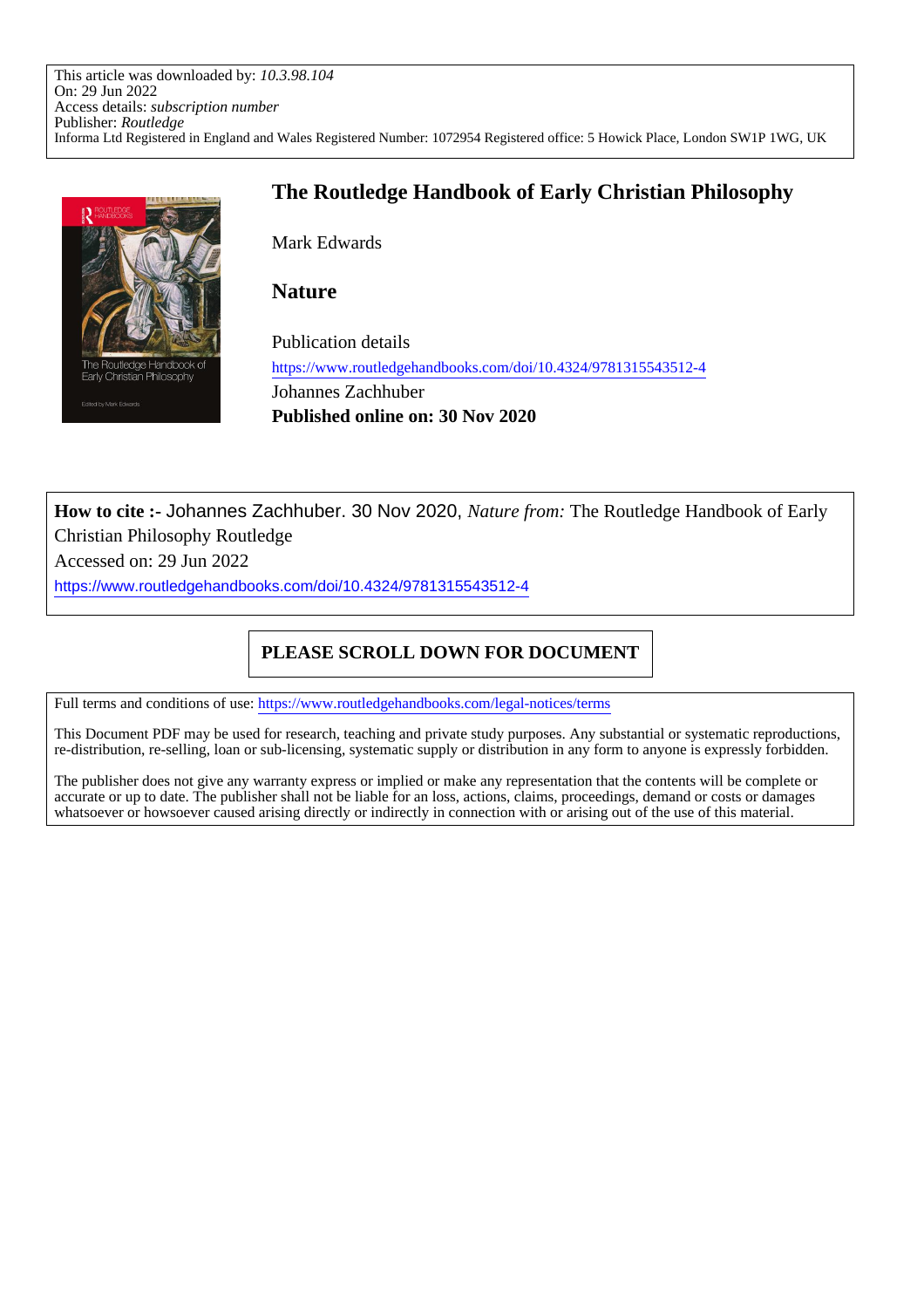# **Nature**

3

# *Johannes Zachhuber*

## **Introduction**

For the perennial question of the relationship between Patristic philosophy and the Hellenistic tradition, the Christian use of the concept of 'nature' (Greek: *physis*, φύσις) is of unique importance. With the Christological definition adopted by the Council of Chalcedon (451), 'nature' became a central part of the Christian dogma; but by assigning such a foundational role to this term, the Christian Church adapted language that had been at the centre of Greek philosophical thought from its very inception. Ever since the alleged marriage between Christianity and Hellenism became controversial in Western modernity, therefore, debates about the legitimacy of the Christian use of *physis* terminology have loomed large as well, and Patristic authors from Origen to Gregory of Nyssa and Cyril of Alexandria have been accused of unduly pandering to this problematical heritage. The terminological and conceptual connection between the Patristic usage and modern controversies about natural law and natural theology have meant that these debates inevitably took on a confessional dimension as well.

This chapter will provide an overview of Patristic uses of this key term. No such account can be given without paying attention to the earlier philosophical tradition, from the Presocratics to the Middle and Neo-Platonists, but Christian debates will, nonetheless, turn out to have been remarkably independent of this influence. Their main non-Christian source was Philo of Alexandria, but from the second century onwards, Patristic authors, while obviously not sealed off from their intellectual environment, would largely engage with other Christian thinkers. In this sense, the history of the Church Fathers' engagement with *physis* terminology provides a fascinating test case for the understanding of Patristic thought as an autonomous philosophy emerging as part of Christianity's rise as the dominant religion of the Greek-speaking world during the first millennium of the common era.

An account of ancient views of nature is nearly tantamount to its history in Greek-speaking writers. *Physis* is a Greek word for which many other languages do not seem to have obvious equivalents. Most modern European languages, where they do not work with derivatives of the Greek term, have borrowed the Latin *natura*, but this was itself only coined to render *physis* and did not, for a long time, lose a somewhat artificial ring. Syriac and Hebrew writers invented technical vocabulary, once again with the overt purpose of translating Greek ideas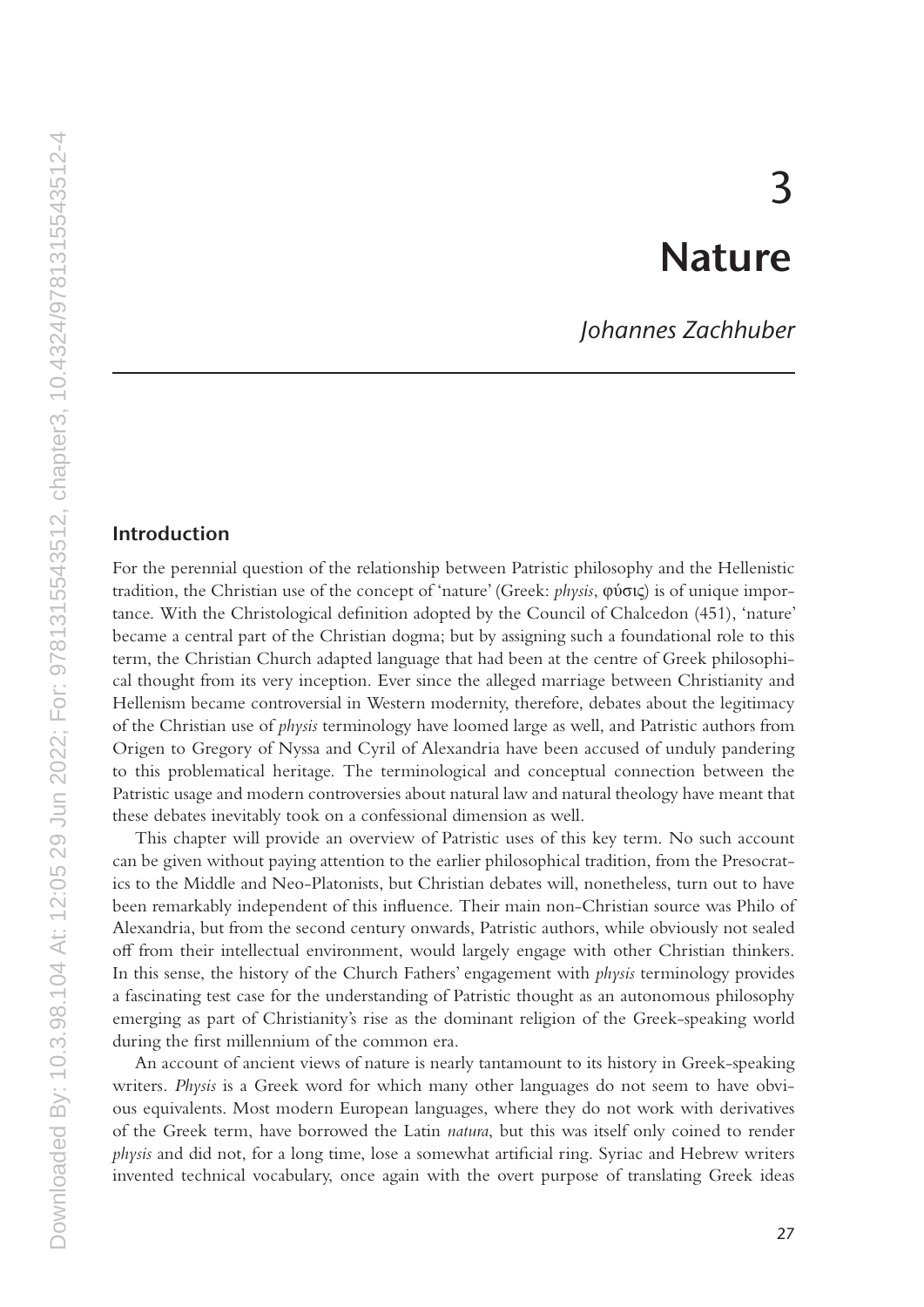into their own idiom. Latin authors in late antiquity, such as Seneca, Epictetus, and Augustine, employed *natura* to develop their own ideas, but all major intellectual stimuli originated with Greek thinkers during this period. This was only to change in the Middle Ages and throughout early Modernity when Latin became the medium of theological and philosophical speculation on nature.

# **Greek philosophy**

Greek philosophy began with reflection about nature. The fact that many of the Presocratic philosophers are supposed to have authored books *On Nature* (περὶ φύσεων) may not be historically accurate but evidently reflects the centrality this concept had for their thought. One may summarise the fascination this term possessed for Greek thinkers throughout the centuries by observing two main uses they made of it. On the one hand, *physis* could denote the essential being of a thing or the principle of its existence. When, in the *Odyssey*, Hermes points out to Odysseus the *physis* of a plant (φύσιν αὐτοῦ ἔδειξε) he meant to indicate its miraculous healing power which made the hero immune to the witchcraft of Circe, the sorceress (*Odyssey* X 303). We can render *physis* here with 'nature' in a sense that is recognisable even today: it was the nature that is, the essence or the particular character of this plant to have precisely such an effect. On the other hand, however, *physis* could also mean 'origin' or 'generation'. In this sense, Empedocles denied that there was *physis* 'of any of all mortal things, neither any end of destructive death' (fr. B8 D/K); his most recent translator plausibly rendered *physis* here with 'birth' (Graham 2010: 347).

This dual meaning was and remained key for the adoption of *physis* terminology by Greek philosophers who were interested, in equal measure, in the essence or true being of things and in their ultimate origin. Employing *physis* served both ends; it was suggestive, moreover, of a common root connecting the two: understanding a thing's character accordingly implied knowledge of its origin as well. Thus, Greek philosophy had a built-in tendency to assume that the world contained in itself answers to its fundamental questions insofar as knowledge of its true being or essence somehow also explained its cause and origin. Philosophical interest in *physis* was therefore closely related to the quest for the *arche* (ἀρχή), the origin and principle of all things. Both jointly emerged in our earliest philosophical sources, the so-called Presocratics.

Among these thinkers, it was Heraclitus who presented the most elaborate version of this kind of nature philosophy. He tasked the philosopher with an analysis of reality 'according to its nature' (κατὰ φύσιν: fr. B1 D/K). This was necessary because *physis* was the true ontological foundation of all things indicating their origin and the principle of their development; precisely as such, however, nature was also difficult to grasp and understand. In a celebrated phrase, Heraclitus ascribed to *physis* the desire to hide itself (φύσις κρύπτεσθαι φιλεῖν: B123 D/K). In direct opposition, Parmenides expressed reserve towards the concept of *physis*. From extant fragments of his didactic poem, it appears that he wrote of 'nature' only in its opinion part (fr. B4, 5–8 DK; Curd 1998: 24–63) which spoke of what was only seemingly true. Mockingly, Parmenides there referred to the familiarity with 'the nature of ether and all the constellations of ether' (αἰθερίαν τε φύσιν τά τ' ἐν αἰθέρι πάντα σήματα: fr. B10, 1–2 D/K) as examples of vain pseudo-knowledge. The approach of traditional nature philosophy was thus radically critiqued: truth, according to Parmenides, was not to be found in the dynamic flux and fluidity of nature but, rather, in a stable and immutable vanishing point that was itself detached from the empirical realm.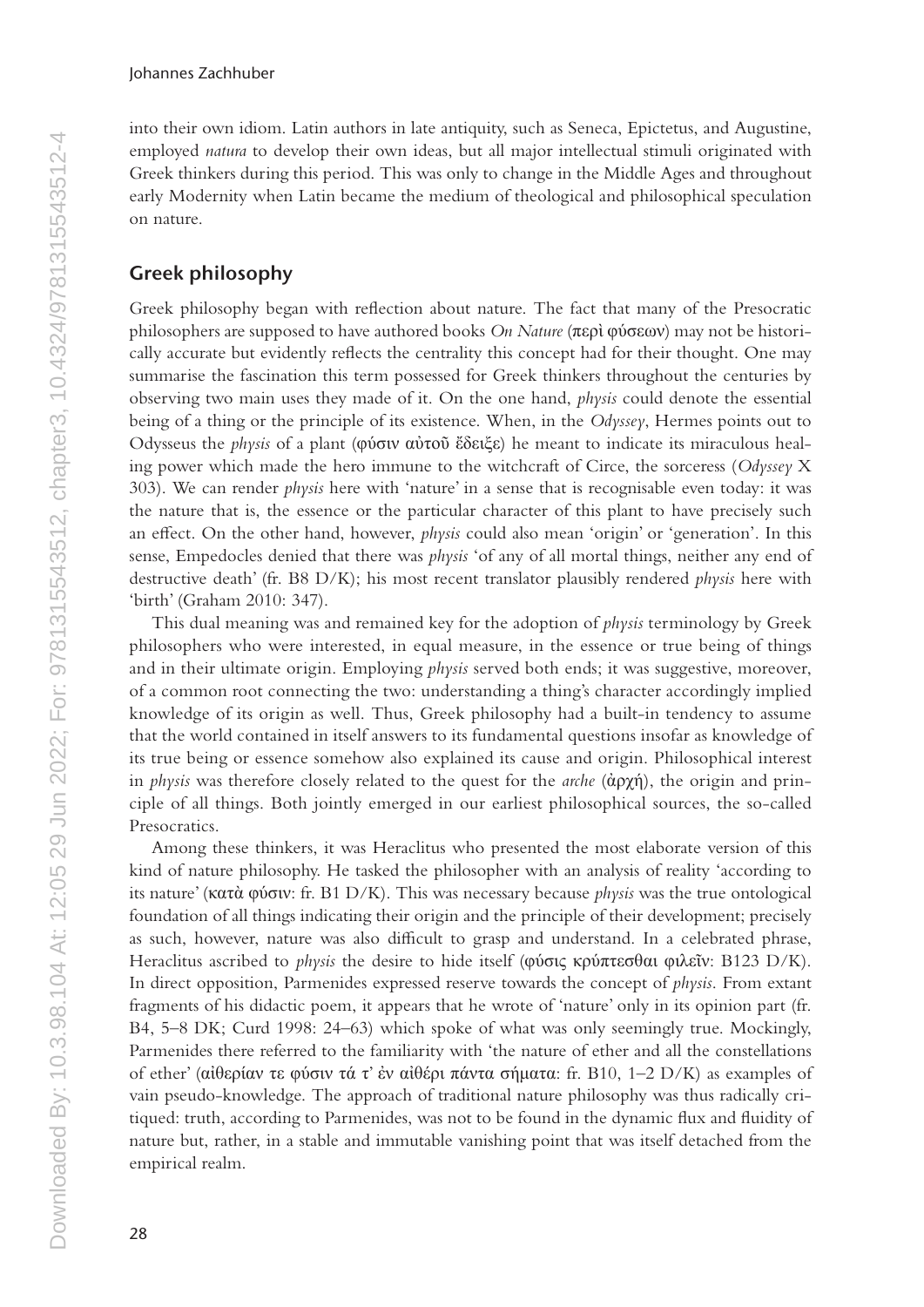With his emphatic opposition to nature philosophy, Parmenides wielded a strong influence over subsequent developments. For the history of *physis* terminology, however, his legacy was ambiguous: it led to a fundamental critique of nature as the realm of transience and instability which philosophical reflection did well to transcend, but also to a recalibration of the concept of *physis* by stipulating that nature in its truest and most fundamental form was identical with non-empirical, transcendent reality.

Support for both options can be found in Plato. Overall, references to nature in his dialogues are notable mainly for their scarcity; *physis* clearly was no central concept in Plato's thought. When Socrates in the *Phaedo* reported his early attachment to 'natural history' (τῆς φύσεως ἱστορία), the upshot of his narrative was a fundamental critique of this approach together with an affirmation of the theory of forms as a better alternative (95b–102a). Yet in the *Republic*, Plato indicated that and how *physis* could be integrated into his own philosophy referring to God, the creator of forms, as 'maker of nature' (φυτούργος) because he, unlike human artificers, produced what 'by nature is' (ἡ τῇ φύσει οὖσα: 597b) and what 'by nature is one' (μία φύσει: 597d). Thus far, God himself was beyond being as well as nature (cf. *Republic* VI, 509b), but the primary, true, and immutable being generated from this ultimate source was also paradigmatic nature. This notion, which preserved the centrality of *physis* in earlier philosophy but largely abandoned its traditional connotations of dynamic mutability and generative self-sufficiency, paved the way for the reception of *physis* terminology in Jewish and Christian thought.

There can be no doubt that Aristotle produced the most worked-out and the most influential account of *physis* up until his own time and, arguably, of ancient philosophy in its entirety (Bostock 2006: 1–18). Yet in early Christian thought, little evidence of its influence can be detected except where this is mediated through Stoic or Platonic authors. The Stoics recapitulated earlier Presocratic views of an immanent conception of *physis*; they employed the anti-dualist arguments Aristotle had developed against Plato and the Academy but turned them against the Stagirite himself to arrive at a radically monistic conception of the world. The ultimate vanishing point of their doctrine of nature, however, was human practice, individual as well as communal (cf. Annas 1993: 159–179). Stoic physics was based on the premise that the world as a whole was ontologically homogeneous. The cosmos was a dynamic body comparable to a living being. *Physis* was uniquely fine stuff spread equally throughout the all and connecting its parts into an overall unit. Some Stoics explained the effect of the whole on its parts with 'seminal principles' (λόγοι σπερματικοί: DL VII 148–149), a notion that was to become important for later Christian authors. Stoic ethics and politics demanded a life 'according to nature'; some of their most enduring ideas, such as theories of natural law, derived from this principle.

Stoic philosophy with its monistic ontology, its materialistic cosmology, and its determinism offered few direct points of contact with Jewish or Christian thought. If, nonetheless, Stoic ideas of *physis* were to cast a long shadow over Patristic thought, this was mainly due to their reception and transformation by Platonic philosophers of the Hellenistic and Imperial era. The interference of Stoic and Platonic ideas can be seen, for example, in the second-century Platonist Atticus, whose view of Plato's world soul is largely cast in Stoic terminology, thus aligning the dynamic concept of the 'physical' world with the ontologically layered account of the Platonic tradition (fr. 8, 17–19 Des Places; Köckert 2009: 76). In this trajectory, Neoplatonists, such as Plotinus and Proclus, conceived of nature as the lowest part of the intelligible world which, unlike soul, is directly in touch with matter shaping the latter on the basis of its intuition of higher parts of the intelligible cosmos (Plotinus, *Enneads* III 8, 4; O'Meara 1995: 74–76; Proclus, *Commentary on the Timaeus*, 10, 13–26 Diehl).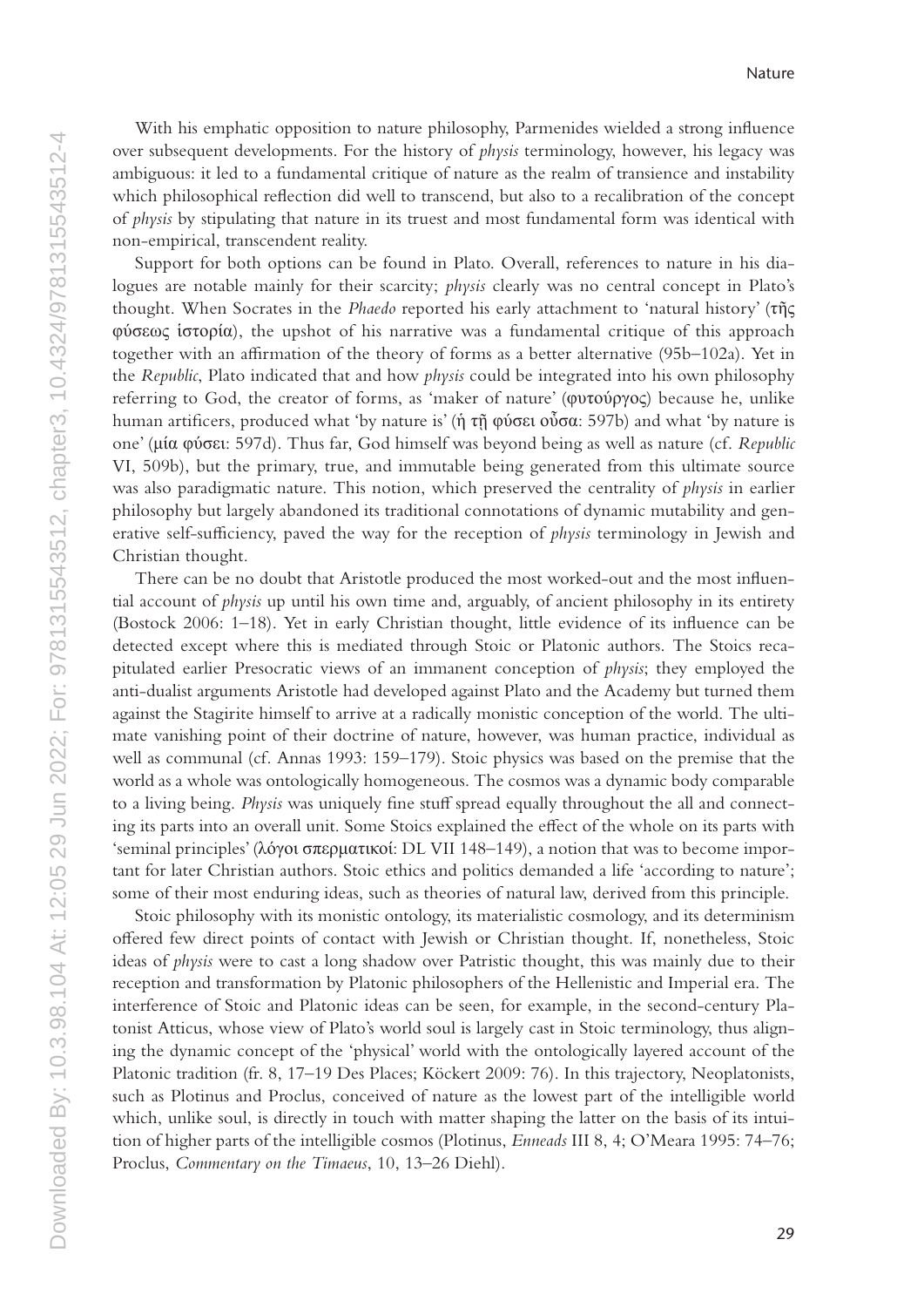## **Philo**

In Philo we find the most important early attempt to integrate the concept of *physis* into an overall theistic framework. Given the particular background of this concept in Greek philosophy, such an attempt was *prima facie* counterintuitive. After all, the adoption of *physis* terminology had been closely linked to a worldview rather different from that of the biblical religions with their emphasis on a personal God who radically transcended the cosmos as its creator. There were, in principle, two ways of dealing with this challenge: either that of restricting *physis* exclusively to creation while insisting on its radical separation from the divine, or the application of *physis* terminology to God himself, thus effectively aligning it with the language of being and substance (*ousia*). The latter, which was the more radical transformation of traditional usage, was only adumbrated in Philo but became dominant in the Patristic tradition. The former, which, similar to the strategy employed previously by Parmenides and Plato, would insist on a radical distinction between God and nature, thus understanding *physis* as the totality of created being, was Philo's preferred view.

This position was attractive insofar as it permitted an integration of the duality of meanings that had made the use of *physis* terminology philosophically desirable in the first place. After all, the theistic philosopher faced the problem of how the radically transcendent God could also be creator and originator of a world that was so different from him. Understanding the world as *physis* could help bridge this gap insofar as it introduced an element of dynamic generation, a principle of evolution and development which, while ultimately pointing to the world's creator, could explain the world's mutability and change on its own terms. Philo thus connected *physis* with the evolution of a plant from its seed (*Quis rerum divinarum heres sit*, 121), the growth and ripening of fruit (*De congressu eruditionis gratia* 4). He called nature the 'universal mother' of humanity to whom people owed their organs of sense perception, such as the tongue (*De decalogo* 41–42; *De specialibus legibus* II 4) and referred to the maternal womb as 'nature's workshop' (τὸ τῆς φύσεως ἐργαστήριον: *Legatio ad Gaium* 56).

In this specific sense, then, *physis* for Philo was the origin of all things, namely, their *direct* or immediate cause which, however, was itself subject to the authority of the divine creator. As in the earlier Greek tradition, this notion of origin or cause was connected with the notion of nature as a thing's essence or its ontological character. This was particularly the case for human beings whose 'nature' corresponded, as it did in Stoicism, to their task of ethical and religious perfection. As they could, however, either fulfil this task or fail to do so, Philo's references to human nature were ambiguous throughout. While he occasionally intimated the existence of a 'fleshly nature' in human beings that could explain their 'unnatural' existences (*Quod deterius potiori insidiari soleat* 83–84), his preferred argument resorted to human free will (Wolfson 1947, vol. 1: 437; Martens 2003: 72). In this as in other views, Philo was clearly dependent on Stoic thought, but he only received it in a characteristic twist in which the notion of a physically determined and ontologically self-sufficient *physis* was replaced by a physical world created towards its perfection by a transcendent and benevolent God.

As in Stoicism, nature for Philo was, further, connected with ideas of order and structure, and for this, the Jewish thinker was happy to borrow from his Stoic predecessors the association of *physis* with *logos*. In other words, nature was not simply the direct cause of particular beings but the reason the world existed in a regularised and orderly fashion. In fact, Philo appears to have been the first author who with some consistency spoke of 'natural law' (νόμος φύσεως: Horsley 1978; Martens 2003: 75–77). This interest in nature as a source of rational order and structure was not without its theological motive insofar as it permitted aligning nature with the revelation of God's word (*logos*) in and through the Thora, the divine Law (*nomos*).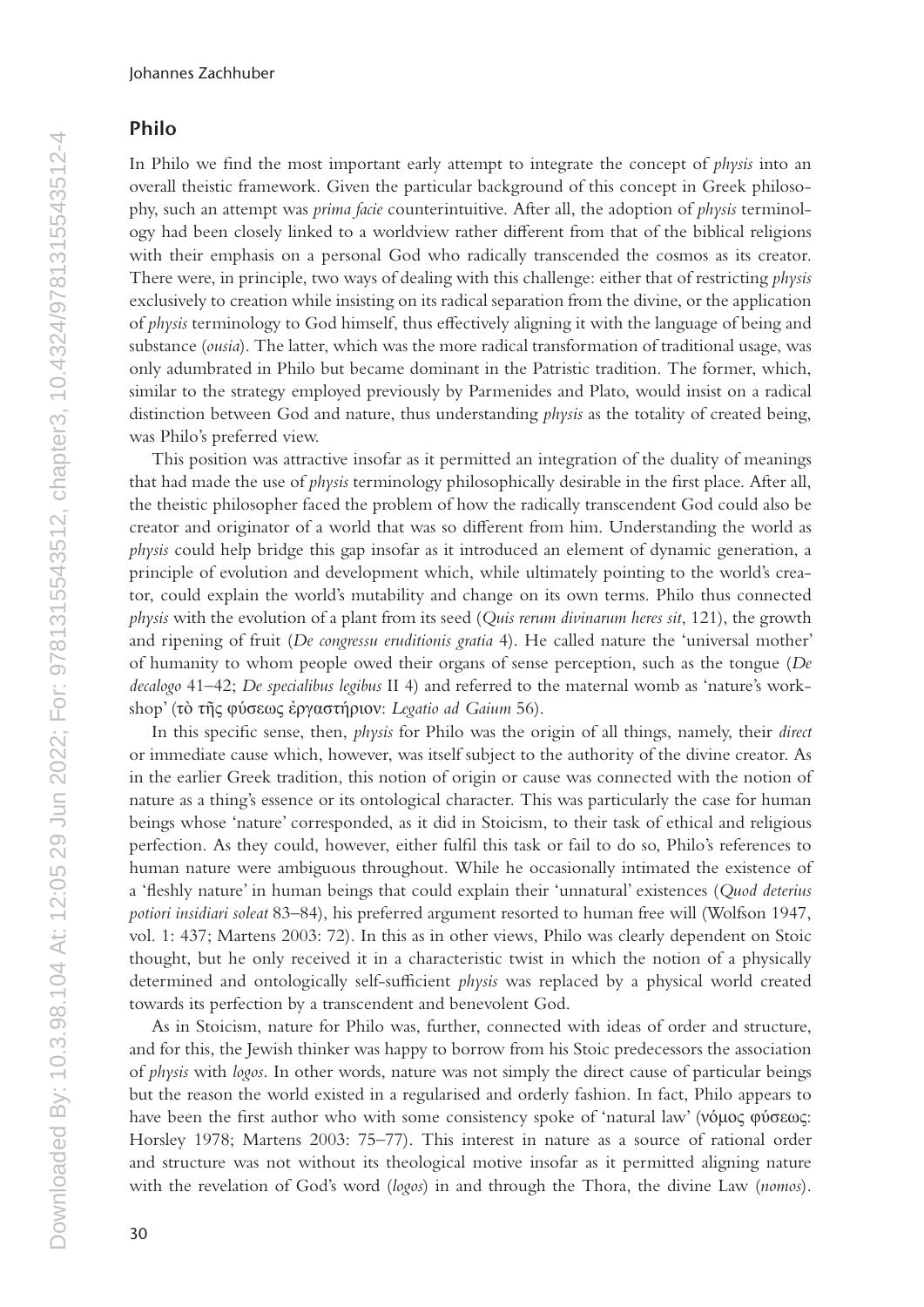The philosophical reader of the Jewish law would thus observe a correspondence between the notion of universal nature inscribing rules into the cosmos as a whole and into human life in particular on the one hand, and the religious idea of a nomothetic God whose goodness is communicated to his human creatures through the revelation of his commandments.

Throughout most of his writing, Philo was keen to separate God from nature and reserve *physis* terminology for created being. Yet there are passages in which he wrote of 'God's nature' (Martens 2003: 77–80). The interpretation of these passages within the entirety of Philo's corpus is not wholly clear, but the most likely explanation would understand them as resulting from Philo's biblically founded concern not to detach God too radically from the world and, in particular, from humanity as encountered famously in his description of human beings as 'existing on the boundary' (μεθόριον) between the created world and the divine (*De opificio mundi* 133–135). Elsewhere, however, Philo strongly insisted on a dualism between creator and creation, arguing, for example, that human beings could not be 'in the image' of God (cf. Gen. 1, 27) but only in that of his *Logos* (*Quaestiones in Genesim* II 62). As many of his Jewish, Christian, and Islamic successors, then, Philo vacillated somewhat between a tendency sharply to emphasise the utter transcendence of God and an attempt to bridge the ontological gap between creator and creation. This ambiguity has left its traces in his use of *physis* terminology too.

Philo's importance for subsequent developments can hardly be overestimated. He drew on Stoic ideas but transformed them in a way that philosophically owed much to the Platonic tradition but was, ultimately, inscribed into the theistic framework of the Hebrew Bible. Without this particular form of transformative reception, later Patristic developments cannot be understood even though the Church Fathers pursued an intellectual path that was, ultimately, rather distinct from that of Philo himself.

# **From the New Testament to Origen**

*Physis* terminology is almost entirely absent from the New Testament, which is all the more remarkable given its popularity in roughly contemporaneous Jewish-Hellenistic writers, such as Josephus (Koester 1973: 264–270). The only notable exception is the late text 2 Peter 1, 4, promising believers to 'become participants of the divine nature'. Reception of physical language and related ideas began in earnest with those second-century authors that have conventionally been grouped together under the label of 'Gnosticism'. These authors were soon attacked as deviating from standard, Catholic Christianity. It is not, however, apparent that their use of *physis* terminology was criticised as such even though their particular interpretation of it was. Rather, the Gnostics appear to have initiated a broader willingness among Christian writers to operate with this terminology.

The primary context in which Gnostic authors employed *physis* terminology was soteriological. The Valentinians, we learn from Irenaeus, distinguished three kinds (γενή) of human beings, pneumatic, psychic, and hylic, according to the three sons of Adam – Cain, Abel, and Seth. From them (ἐκ τούτων) descended 'three natures, no longer individuals but races' (Irenaeus, *Against Heresies* I 7, 5; cf. Aland 1977). In support of this theory, the Valentinians cited Gen. 5, 1 (γένεσις τῶν ἀνθρῶπων: *Excerpts from Theodotus* 3, 54). Nature, then, refers to unity in kind on the basis of genealogical descent. This conception is related to the older terminological history of *physis* with its combination of the notions of essential character and origin, but the latter is now conceived specifically as genealogy. On the basis of this community of origin, the pneumatics were 'by nature' destined for salvation (φύσει σωζόμενον), whereas the hylics were destined to perish (*ibid*.). A similarly genealogical relationship existed between the pneumatics and God whose nature was 'immaculate, pure and invisible' (Heracleon in Origen, *Commentary*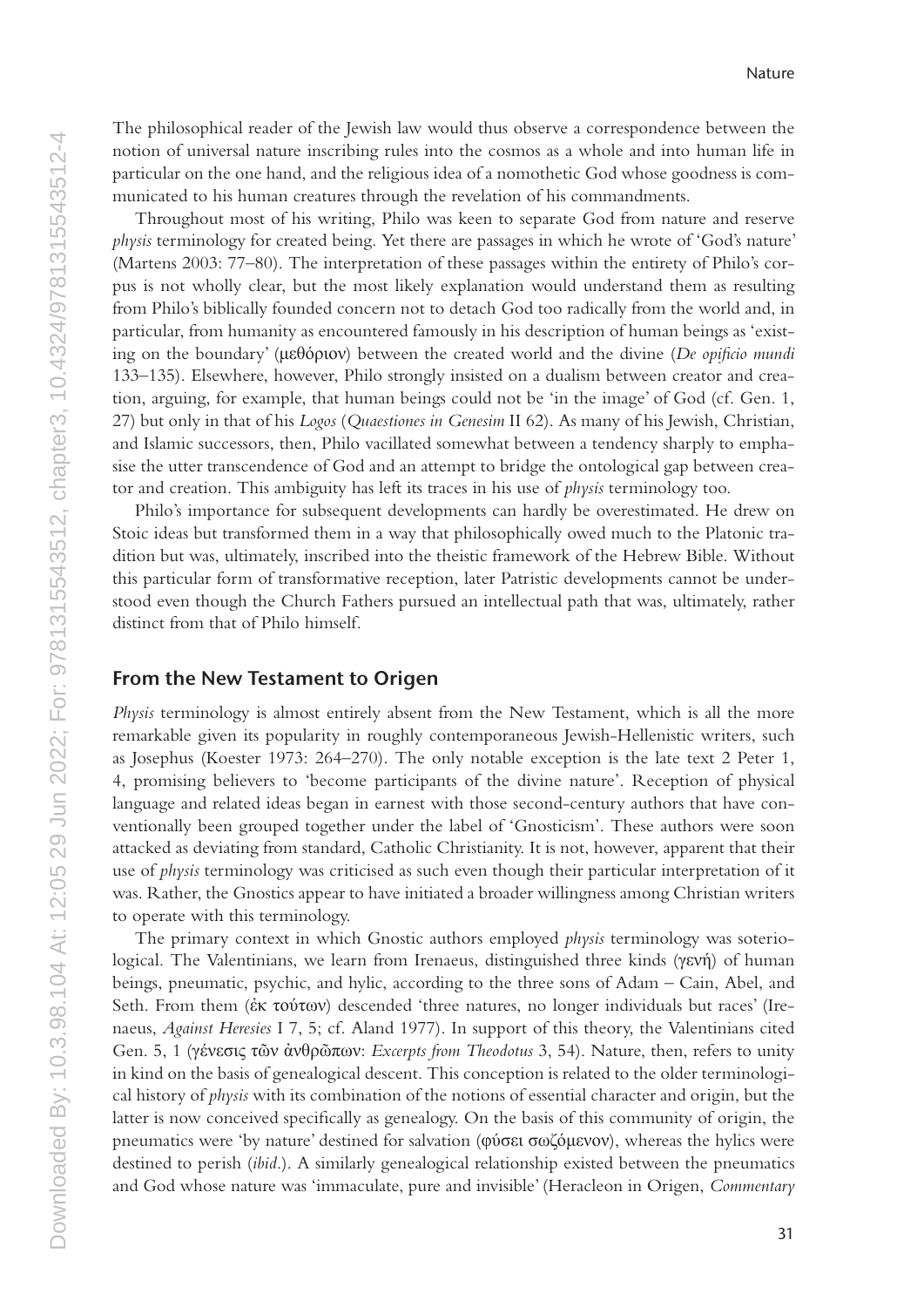*on John* XIII 25) and who was worshipped 'in spirit and truth' (John 4, 24) by those who were 'of the same nature with the Father' (ibid., cf. Wucherpfennig 2002: 333–357).

With the anti-Gnostic Fathers of the late second and early third century, we stand at the beginning of a genuinely Patristic philosophy for which the use of *physis* terminology became increasingly pivotal. The most important among them was Origen, the first Christian author, as far as we can make out, who employed this language on a broad scale. In doing so, he drew on Philo but also on Stoic and Middle Platonic authors (Köckert 2009; Tzamalikos 2006). Nonetheless, it is arguable that his opposition to Gnostic ideas was particularly pertinent for this aspect of his thought as the tendency of his innovative adoption of physical language can best be explained against this backdrop.

The most characteristic, but also unexpected, observation in this connection is that Origen understood by 'nature' a plane or sphere of being. He could thus write that God created 'two natures', visible and invisible ('duas generales naturas condiderit deus: naturam visibilem, id est corpoream, et naturam invisibilem, quae est incorporea': *First Principles* III 6, 7). Against his Gnostic opponents, he would emphasise that all rational creatures are 'of the same nature' ('unius namque naturae esse omnes rationabiles creaturas': *First Principles* III 5, 4). At the same time, he denied – against Heracleon – that they are *homoousios* with God (*Commentary on John* XIII 25), who, as 'uncreated nature', had to be radically distinguished from all created being. The 'nature of the Trinity', Origen insisted, 'had nothing in common with creatures except the good it does to them' ('nihil sit cum creatura commune nisi beneficentiae opus': *Commentary on Romans* VIII 13, 7). He could therefore also say that the Son is 'by nature' (φύσει) like the Father (*Commentary on John* II 10, 76), anticipating later trinitarian language.

What is remarkable about all these passages is less their underlying theology, let alone their division of being into intelligible and sensible, but the way Origen integrated a particular concept of nature into each of these arguments. As we have seen, the use of *physis* for the Godhead had hardly any precedent in either pagan philosophy or in Philo. The latter had written of 'nature' as the totality of created being but retained for this the dynamic component so characteristic of the term's use in earlier Greek thought. Origen introduced into Christian parlance a use of *physis* from which this dynamic dimension had almost completely disappeared. Also absent was the dual meaning of 'character' and 'origin'. This is not to say that these terminological nuances could never be called upon by Christian authors; in fact, Origen himself retained the more traditional understanding of the term in other contexts. But henceforth 'nature' *could* be used without any of those connotations, simply to denote a particular ontological plane or sphere regardless of its particular place in the metaphysical hierarchy: there was divine as well as created nature; sensible as well as intelligible nature, visible as well as invisible nature, and so forth. This innovation in Origen soon became widely accepted among Christian authors and served as the basis for later doctrinal uses of the term.

More traditional was Origen's use of *physis* terminology in the context of his doctrine of creation. Against the Valentinian theory of the three races of human beings, Origen developed an account of the creation of 'human nature' which, although not in itself material, contained the seeds (λόγοι) of future humanity (*Against Celsus* 4, 40). Here, the dynamic element of *physis* is as much in evidence as its relationship with notions of principle and origin.

In sum, one finds in Origen almost the whole gamut of future Patristic uses of *physis* at least *in nuce*:

- 1 *Physis* can be applied to any plane or sphere of being.
- 2 As such a sphere of being, *physis* is, inevitably, universal nature. Using the term in this sense will often, therefore, at least imply a generic sense.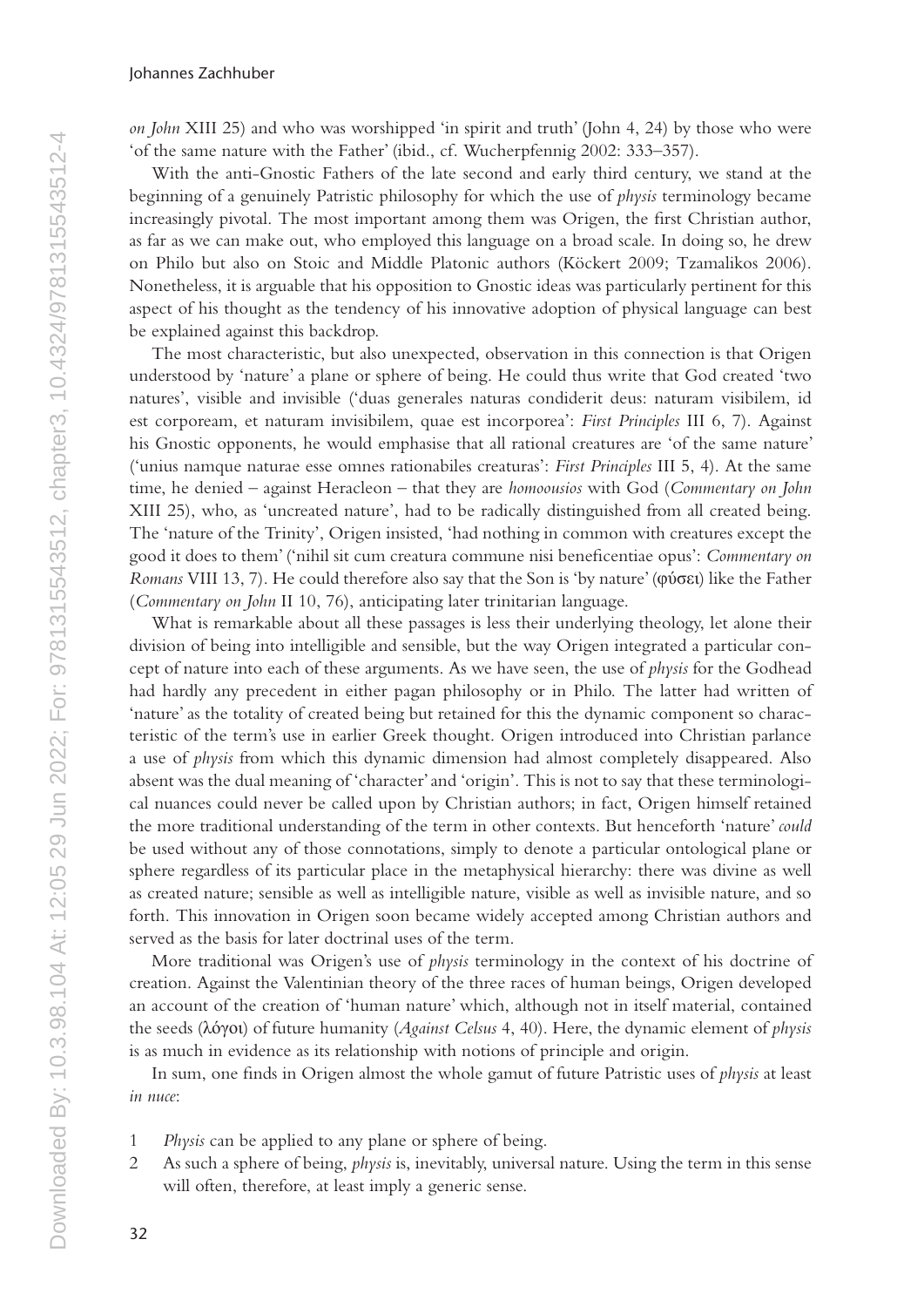- 3 When applied to created being, the more traditional, dynamic sense of *physis* is retained.
- 4 From all it follows that *physis* can also, quite traditionally, stand for the particular character of an individual thing.

Ultimately, *physis* was not, however, a key term in Origen's thought. While he used it in certain ways, which were partly traditional and partly innovative, and while he was evidently keen to weaponise it in his anti-Gnostic polemic, the term is not foundational for either his doctrine of God or for his accounts of creation and redemption.

# **Gregory of Nyssa**

Gregory of Nyssa's entire thought was deeply influenced by Origen, and this holds for his use of *physis* as well. His main, additional step beyond his Alexandrian forebear was the promotion of this concept to a central pillar of his own, elaborate version of Patristic philosophy (Zachhuber 1999, 2010). At the same time, Gregory had to reckon with more recent doctrinal developments in which *physis* terminology was directly implicated. Most important in this regard was the Nicene watchword *homoousios*. This had already been glossed with the terms ὁμογενής and ὁμοφυής in the third-century controversy between Dionysius of Rome and his Alexandrian namesake (ap. Athanasius, *On the Opinion of Dionysius* 18). In the mid-fourth century, Athanasius took for granted the identity of *homoousios* with 'of the same nature' (cf. *Tome to the Antiochenes* 6), an assumption that was, apparently, universally shared by that time. For Gregory, therefore, the use of *physis* terminology became inextricably intertwined with his defence of the Nicene trinitarian settlement.

In a second development during the same period, the soteriological use of *physis* terminology, which had already been central to second-century Gnostics, was re-emphasised in the context of the trinitarian controversy. Athanasius, drawing on Irenaeus, opposed his Arian opponents with the claim that only a radical affirmation of the Son's divinity would safeguard human salvation. In his early writing *On the Incarnation*, he used the metaphor of a king entering a city to advance the argument that Christ's assumption of 'human nature' in the Incarnation would subsequently lead to the transformation of humanity more generally and thus to human salvation understood as divinisation (*On the Incarnation* 9.3; cf. 54,3). This soteriological use of *physis*, it should be noted, served to solidify the novel, Christian understanding of 'nature' as sphere or plane of being; 'divine' and 'human' natures are merely different kinds of being entering into a uniquely intense union in the Incarnation, and this new state is passed on from there, on account of the ontological cohesion of humankind, to all those who are to be saved.

For Gregory, these trinitarian and soteriological uses of *physis* terminology were, therefore, already part of the Patristic tradition which he received. In a third main area in which he worked with this conceptual apparatus, the doctrine of creation, he equally followed earlier Patristic precedent. His main contribution, then, was not the introduction of *physis* terminology in areas to which it had not previously been applied, but the increased systematic coherence with which he worked *physis* into the conceptual backbone of his Christian philosophy. In fact, Gregory contributed comparatively little to the one doctrinal field in which *physis* terminology was to play a major role later, Christology.

*Physis* for the Nyssen meant, firstly, being at all its levels and in all its variations. As Origen, therefore, Gregory too employed 'nature' to denote planes or spheres of being using expressions such as divine or uncreated, created, intelligible, or material nature (*On Infants' Early Deaths* pp. 6–7, 77 Mueller). He could even write of 'wet' or 'warm' nature (*in Hexaëmeron*, Patrologia Graeca 44, 65D; 105B), meaning simply beings that are of such a kind. From this usage, Gregory transitioned, as easily as Origen before him, to an understanding of *physis* as universal being. Gregory's interest in the latter concept was, however, much stronger than that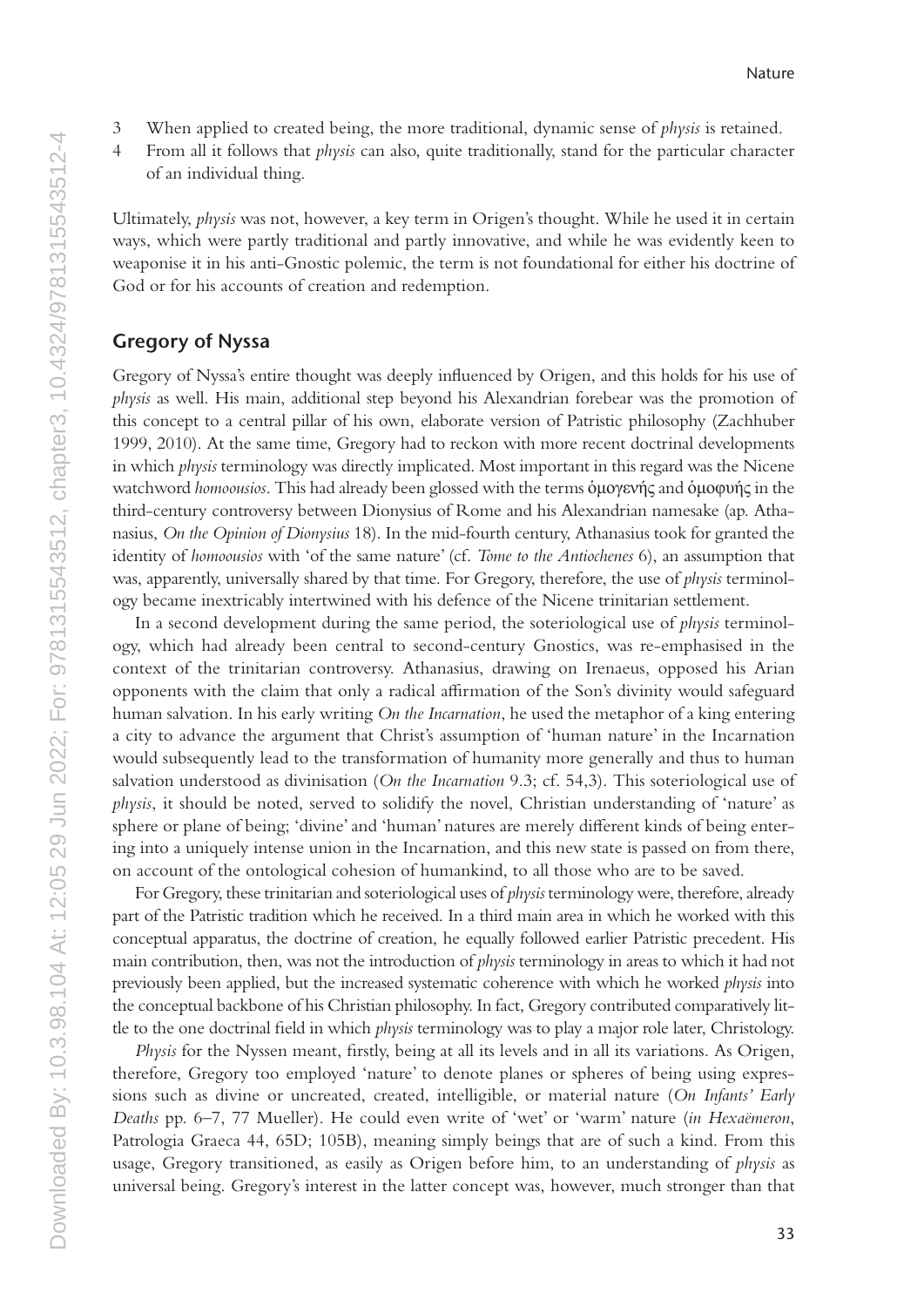of his Alexandrian forerunner or, in fact, that of any other, earlier Christian thinker, as far as we know. He developed a full-fledged theory of universal being on the basis of this notion of *physis*. In his cosmology, Gregory retained from Philo and Origen the traditional, dynamic understanding of *physis* indicating the coherence between unity and plurality of the created order (cf. *in Hexaëmeron*, Patrologia Graeca 44, 72B; 108A–B).

Gregory's specific understanding of *physis* took shape as part of his contribution to the final phase of the trinitarian controversy. In his writings against Eunomius of Cyzicus, he defended the neo-Nicene doctrine advanced originally by his older brother, Basil, conceptualising the Trinity as one *ousia* in three *hypostases*. Gregory, assuming the identity of *ousia* and *physis*, elaborated on Basil's idea that *ousia* was 'the common' (τὸ κοινόν) as opposed to hypostasis as 'the particular' (τὸ ἴδιον): divine nature was one, he urged, on account of the common 'account of being' that can be applied to all the three Persons. Divine *physis* was thus the community of ontologically coordinated individuals connected by a common origin in the Father. Nature is truly one, as Gregory argued against the charge that this doctrine amounted to tritheism, but only exists in its independently existing hypostases:

Nature, however, is one, unified with itself and a precisely undivided monad, not increased through addition nor decreased through subtraction, but in what it is it is one and remains one even though it appears in a multitude. It is indivisible, continuous, and complete and not divided alongside the particulars that participate in it. And just as a people, a community, an army, and an assembly is always said in the singular, but each is known in the plural, so according to the more precise formula, 'man' is properly said as one, even though those who are shown in the same nature are a multitude.

(*To Ablabius* 41, 2–12 Mueller)

Gregory was unusual among the early fathers in his willingness to inscribe this same philosophical theory into other main elements of his theology, especially his doctrine of creation and salvation. In the former, he argued influentially that Gen. 1, 27 must be understood of 'universal' (καθόλου) humanity which, in God's foresight, was 'potentially' contained in his first creation already (*Making of Man* 16; cf. Zachhuber 2005a: 94–97; but cf. Hübner 1974: 67–91 for a different interpretation). Human nature in this sense, is a unity-in-multiplicity existing in a limited number of individuals; once their full number (πλήρωμα) has been reached, the history of the world comes to its end and the whole of human nature will be resurrected (*On the Soul =* Patrologia Graeca 46, 128C–D). In this connection, Gregory also affirmed universal salvation since the injection of divinity into human nature in the Incarnation will inevitably spread to the entirety of the race (*Catechetical Oration* 16; 32).

In its conceptual coherence and its systematic potential, Gregory's doctrine of *physis* became foundational for the future development of Patristic philosophy. According to his theory, *physis* was both the totality of individuals as well as the common item identically present in each member of the class and expressed by a shared definition; it thus combined a concrete and an abstract aspect while avoiding transcendent, Platonic forms. Within a generation, this theory became widely accepted and shared by Eastern theologians regardless of their school affiliation although not, initially, in the area of Christology.

# *Physis* **and Christology**

For the introduction of *physis* terminology into the language of Christology, Gregory of Nyssa's older contemporary, Apollinarius of Laodicea, was crucial. From the fragmentary remains of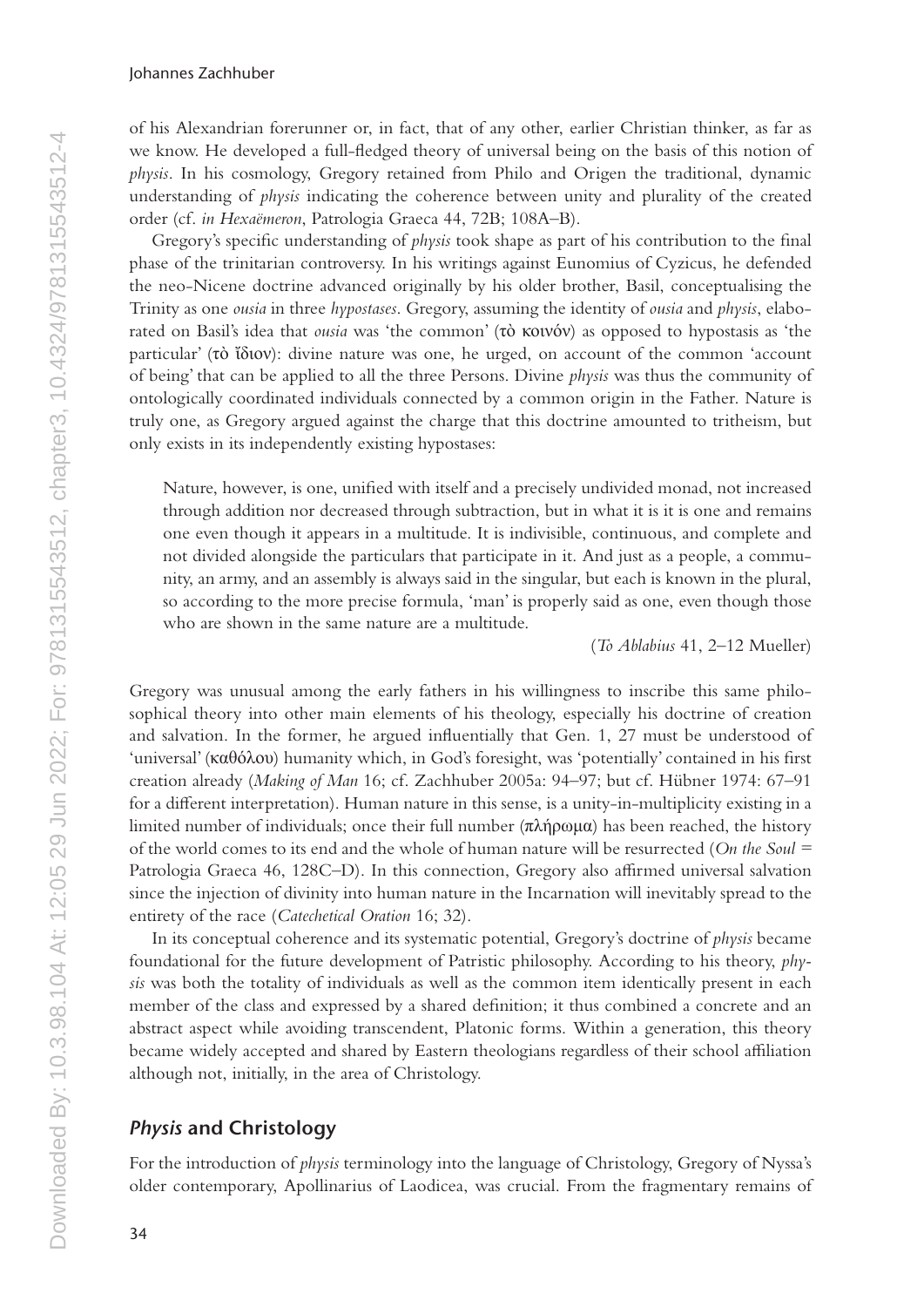his work, it is evident that his philosophical ambition must have been a close match to that of the Nyssen. While his condemnation as a heretic at the end of the fourth century limited his influence on subsequent developments, his significance should not be underestimated. Apollinarius emphasised the unity of divinity and humanity in Christ by speaking of him as the 'one incarnate nature' (μία φύσις σεσαρκομνένη: *To Jovian*; *To Dionysius* A2). His preferred analogy was that of a human being consisting of body and soul. As Alois Grillmeier observed (1975: 334–335), '*physis* is here by no means the static, abstract "essentia". [. . .] *Physis* is the "self-determining being" (ζῷον αὐτοκίνητον, αὐτοενέργετον)'. In other words, Apollinarius emphatically affirmed, within the context of a Christian philosophy, the dynamic element that had been characteristic of the earlier philosophical use of *physis*. His opponents mostly fastened onto his rejection of a human mind in the saviour, thus accusing him of teaching an 'incomplete' human nature in Christ. As part of this argument, Gregory of Nazianzus affirmed the need to speak of two natures in the God-man (φύσεις μὲν γὰρ δύο Θεὸς καὶ ἄνθρωπος: *Letters* 101, 19). In this context, however, the requirement that universal *physis* had to exist in concrete hypostases was neglected. While the Cappadocians can thus be said to have prepared the language of Chalcedon, they were also responsible for the regular charge that the teaching of two natures implied the existence of two hypostases as well as there could be 'no *physis* without hypostasis' (cf. Leontius of Byzantium, *Against the Nestorians and Eutychians* 1; John the Grammarian, *Apology for the Council of Chalcedon* IV, 82–83 Richard).

In the controversy between Apollinarius and the Cappadocians, the concept of *physis* was not yet central, but this changed in the conflict between Cyril and Nestorius half a century later. Significantly, both parties took the Cappadocian understanding of *physis* as their starting point. On this basis, Nestorius reasoned that the affirmation of two natures, divine and human, in Christ had to imply the existence of two hypostases as well whose union could only be mysteriously guaranteed by stipulating a single *prosopon* (Book of Heraclides, 231 Bedjan; see Grillmeier 1975: 507). Cyril, by contrast, emphasised the unity of hypostasis and thus affirmed the doctrine of 'one incarnate nature' in the saviour. In doing so, he drew on Apollinarius, whose writings he believed were written by orthodox Fathers. A significant part of his followers therefore saw the definition of Chalcedon with its affirmation of two natures in Christ as a betrayal of Cyril's genuine position even though the Council Fathers inscribed their Antiochene language into a Cyriline framework.

# *Physis* **in the controversies after Chalcedon**

The parallel between the Christological use of *physis* and its use in the trinitarian context was suggested by the so-called 'double homoousion', the affirmation that Christ was 'homoousios with the Father according to his divinity and homoousios with us according to his humanity' (Wiles 1965). From the 430s onwards, this formula was widely used and, in 451, became part of the Chalcedonian formula (ACO 2,1,2, 129, 26–27). Nonetheless, there is no evidence that its affirmation at this point indicated a fundamental willingness to integrate Trinitarian theology and Christology into a single philosophical framework.

This only changed in the early sixth century, when John the Grammarian (of Caesarea) authored an apology of the Council of Chalcedon in which he sought to align the Christological use of *physis* with the older Cappadocian theory. The Grammarian argued that in Christology as in the Trinity, *physis* like *ousia* stood for universal being; the Chalcedonian formula thus merely affirmed the generally recognised truth that Christ was both divine and human, i.e. participated in both these natures. This was an ingenious move. Chalcedonians who, until then, faced the criticism that the Council had broken with Patristic precedent as represented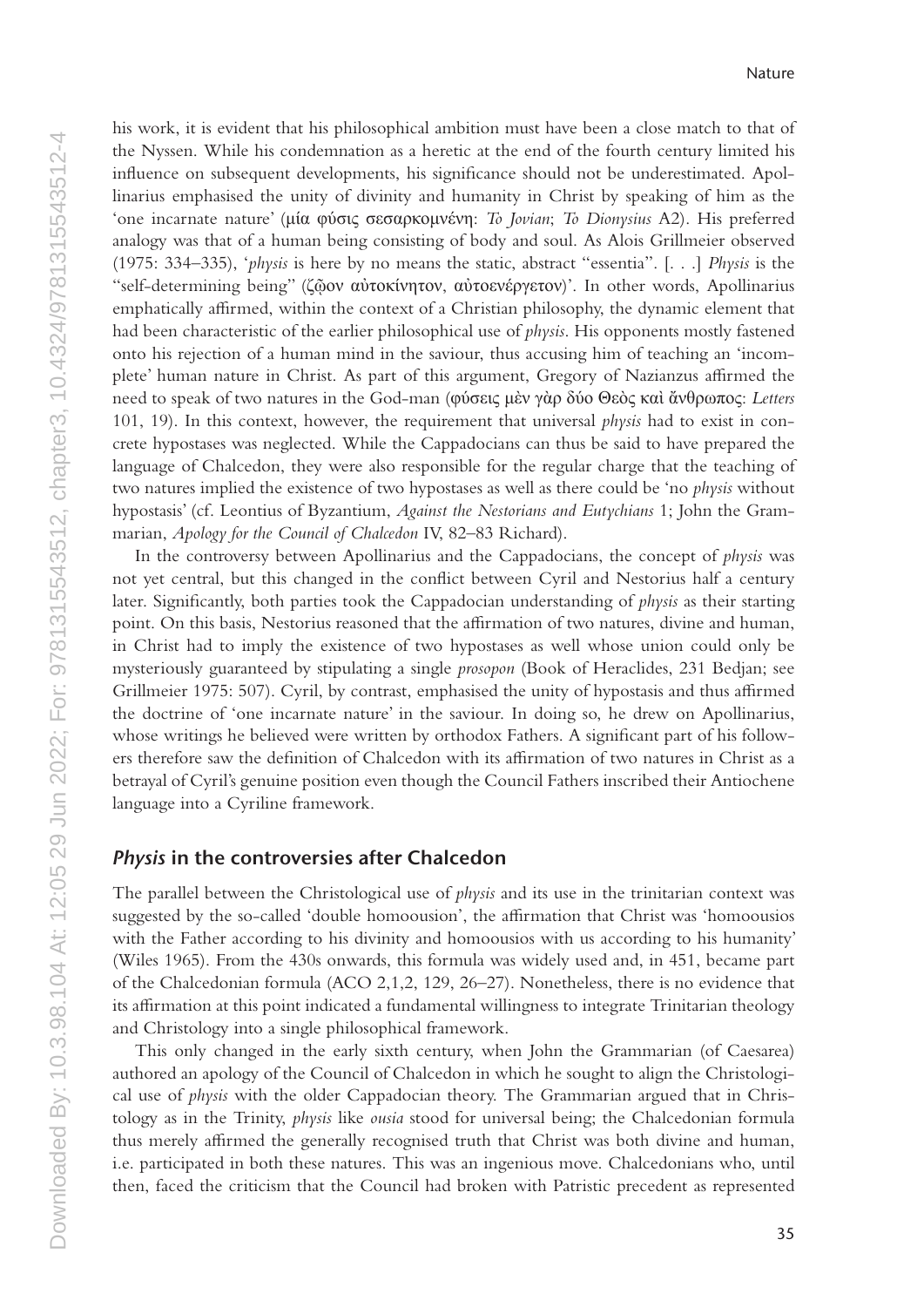by Cyril, could now retort that their doctrine was simply the application to Christology of the Cappadocian conception of *physis* that was generally accepted as authoritative. While details of the Grammarian's view remained controversial, the principle that a single philosophical conception of *physis* was needed for both theology and economy soon became universally accepted by Chalcedonians as well as their opponents.

The leading miaphysite thinker of the early sixth century, Severus of Antioch, opposed the Grammarian's claim that the Incarnation was the union of universal natures as, in this case, the consequence would be that the whole Trinity was incarnate in the whole of humanity (*Against an Impious Grammarian* II 22; III 23). The only way to avoid this conundrum, Severus believed, was to accept that *physis* became individuated in each hypostasis. The single nature of Christ, which Severus considered to be the doctrine of the fathers, would thus be a 'unified nature' (φύσις σύνθετος) underlying the divine-human hypostasis of the saviour. This theory was consolidated by the leading Patristic philosopher of the sixth century, John Philoponus (Lang 2001a). He identified Severus' particular nature with the 'particular substance' (μερικὴ οὐσία) which the Aristotelian commentators of late antiquity had introduced. Nature, Philoponus suggested, could be either universal or particular in the same way a universal term, such as 'human being', could be applied to the whole race or to the individual (*Arbiter* 7, *ap*. John of Damascus, *On Heresies* 83 addit.). In the Incarnation, divine nature became human only insofar as it was 'individuated' in the second Person, the Logos. Likewise, the object of the Incarnation was the human nature individuated in Jesus. As Severus before him, Philoponus supported this claim with the evident absurdity that otherwise the whole Trinity would have taken flesh in the whole of humanity.

At its time, the introduction of particular natures represented the most consequential transformation of the Cappadocian, classical theory in the interest of accounting for the individuality of the Incarnate Christ. It could, perhaps counterintuitively, claim the support of a considerable number of passages from unquestionably orthodox fathers who had used *physis* (or *ousia*) for the particular instance of a nature (e.g. Gregory of Nazianzus, *Poems on the Mysteries* 2.8) Yet its repercussions for Trinitarian doctrine were severe as it could be argued that the three trinitarian Persons were also three particular natures and thus three substances and three deities (Ebied et al. 1981: 34–43). Philoponus, who philosophically was a particularist (Erismann 2008), sided with these 'tritheists', thus discrediting the introduction of particular natures despite his philosophically rigorous argument in their favour (Lang 2001b).

# *Physis* **in Chalcedonian Christology**

Discussions about nature became so important during this period that no full account of it can be given in the present place. Practically every major Chalcedonian author between the sixth and the eighth century dwelled at length on questions directly or indirectly arising from the use of this terminology in the Christological controversy and in the doctrine of the Trinity with more or less attention to its more traditional uses in the doctrines of creation and salvation. In what follows, only a brief survey can be given of particularly characteristic positions that can be encountered in some of these writers.

a) In his *Epilyseis*, Leontius of Byzantium reported the question posed by his miaphysite opponent of whether Christ assumed a universal or an individual nature. His response was that it was an individual nature, but that this was the same as the universal nature (Leontius, *Epilyseis* 1). This response soon became popular; we find it repeated even in John of Damascus (see later). Few Chalcedonian authors, however, explained what they meant by it. Some, such as Anastasius of Antioch, evidently chose to ignore the conceptual challenge posed by their opponents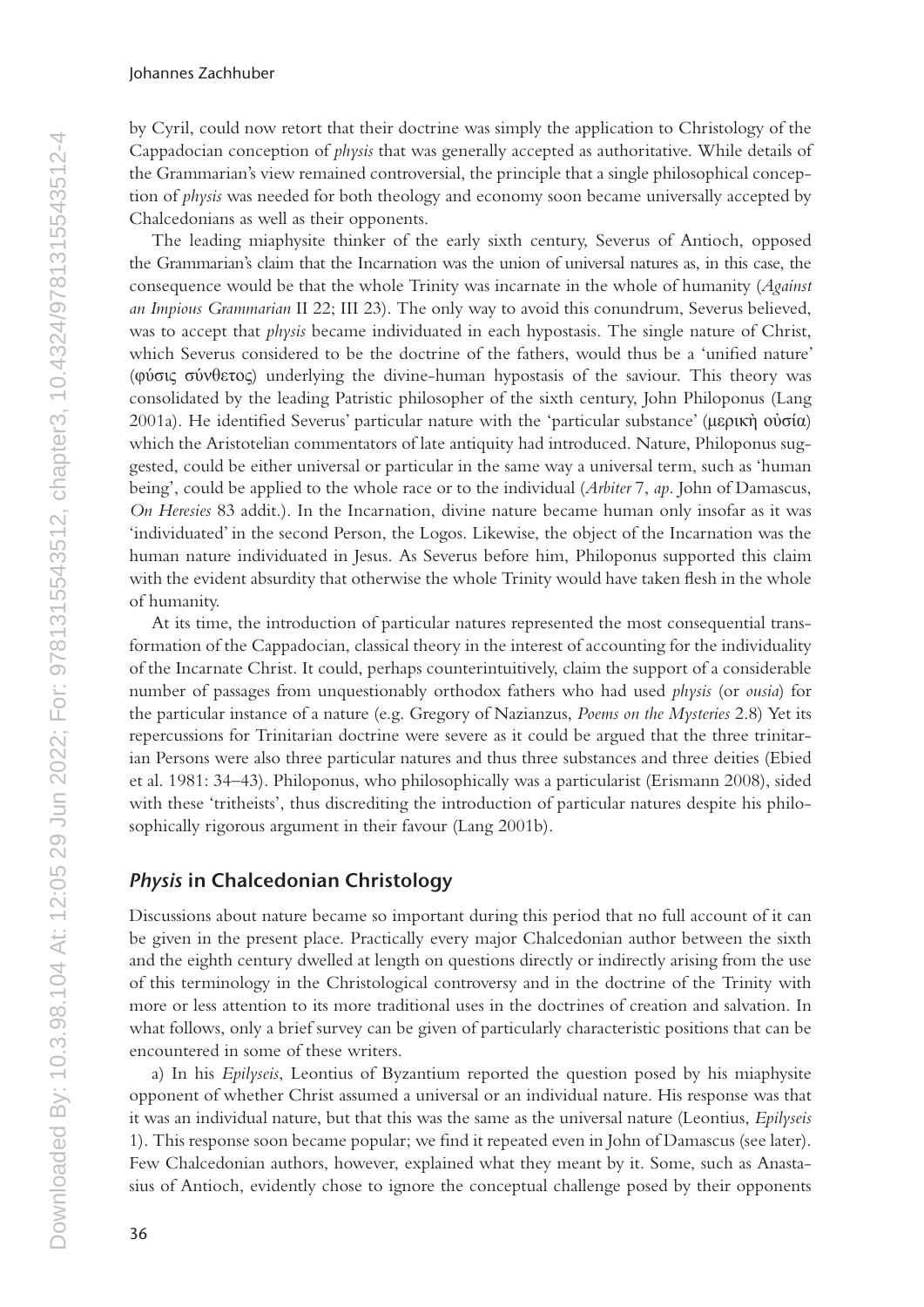insisting that universal natures, as introduced by the Cappadocians were perfectly suited to explain the Christological dogma as well:

We call him God, not a God, and we call him man, not a man. For he is God and man, and the [use of the] universal terms indicates that of which he is [composed] – not of particular hypostases but of universal substances (*Oration* III, 54, 15–18 Sakkos).

In the face of Severus' and Philoponus' innovative teaching, Anastasius evidently sought to affirm the traditional, Patristics view according to which natures (or substances) were universal, not particular. Two natures in the saviour, therefore, did not make impossible the single hypostasis guaranteeing Christ's unified person. Yet this argument could only appear plausible because the additional assumption in Gregory of Nyssa, according to which universals could only exist in and through particular hypostases, was jettisoned. Universal nature as affirmed by Anastasius and other Chalcedonians was an abstract essence, a concept the Cappadocians had avoided as it could suggest that the trinitarian *ousia* was an entity separate from its three hypostases.

b) Other writers, such as Leontius of Jerusalem, were more willing to accommodate the conceptual challenges identified by Chalcedon's opponents. Leontius recognised that the union of two natures in one hypostasis could only be explained by severing the link in Cappadocian thought between the individuation of universal natures and their concrete, hypostatic existence. This he attempted by introducing 'individual natures'. It was such an individual nature (φύσιν ἰδικήν τινα) which the Logos assumed into his own hypostasis (*Against the Nestorians* I 20). At first sight, Leontius' individual nature seems utterly similar to Philoponus' particular nature. Yet while the latter was based on the ontological division of the universal – and thus imperilled ontological realism – Leontius' theory introduced a difference between the *concept* of individuals (the compound of universal plus particular properties) and their actual, hypostatic realisation. Characteristically, he illustrated his theory by appealing to fictional individuals or to people who had long dead but were still known to us 'according to their [individual] nature' but not in their hypostasis (*Against the Nestorians* II 19). In this manner, Christ could have had an individuated human nature including both generic and individual properties without possessing a second, human hypostasis. Leontius' conception is highly innovative (Richard 1944; Krausmüller 2006); he probably was the first thinker in antiquity to conceptualise 'existence' as such, in abstraction from individuating properties thus preparing the later convention of distinguishing essence and existence.

c) Yet another approach is to be found in Maximus Confessor, the single most influential Chalcedonian theologian up until the Arabic conquest. Maximus developed his own theory of universal nature harking back in major aspects to Gregory of Nyssa's Cappadocian philosophy (Balthasar 1988; Törönen 2007; Zachhuber 2005a). His purpose, while related to the doctrinal controversies of his time, was ultimately the integration into the Byzantine tradition of the speculative, Origenist heritage, endangered after the condemnations of the sixth century. Maximus therefore utilised universal nature to explain unity and multiplicity in the world as part of the process of salvation history in which all things have their origin in God to whom, also, they will ultimately return. Inscribed into this narrative is a description of universality and particularity as perfectly complementary. Universal natures could not exist without the individuals of whom they consisted (ἐκ γὰρ τῶν κατὰ μέρος τὰ καθόλου συνίστασθαι πέφυκε: *Ambigua* II 10,42), but by the same token, it was equally the case that no particulars existed or could ever exist without their universal kinds (*Ambigua* II 10, 32). Like Gregory of Nyssa, Maximus was a realist for whom the genera 'that are united in substance are one ( $\tilde{\varepsilon}$ ν), the same (ταὐτόν) and indivisible (ἀδιαίρετον)' (*Ambigua* II 41).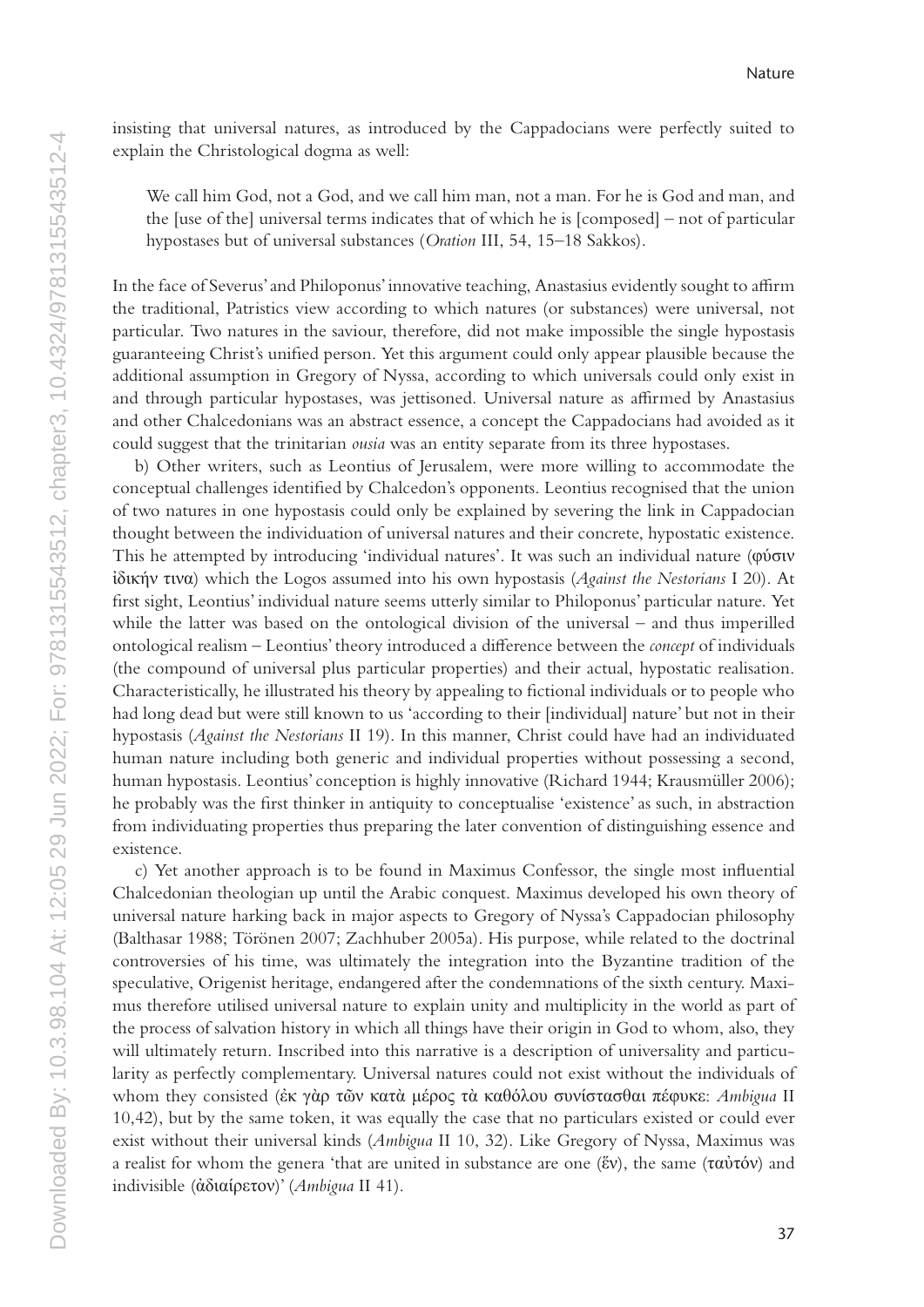This complementariness, however, was only possible due to the dynamic character of *physis*. Universal nature and its individuals were engaged in a permanent ontological movement of division and synthesis, from the highest to the lowest and back (*Ambigua* II 10, 37). Its theological basis was Maximus' doctrine of creation in which, as previously in Origen and Gregory of Nyssa, created being was initially only potentially (δυνάμει), not actually (ἐνεργείᾳ) complete (*Questions to Thalassius* 2; *Ambigua* II 7). Thus, the single, divine Logos is manifold in the context of creation (πολλοὺς εἴσεται λόγους τὸν ἕνα λόγον), while the intellectual and mystical intuition of the world recognises in the many *logoi* the one Word as its creator, origin, and principle (*Ambigua* II 7; cf. Dalmais 1952; Larchet 1996: 112–124).

While the influence of Neoplatonic ideas, received mainly through ps.-Dionysius the Areopagite, is stronger in Maximus than in many other Patristic authors, the main contours of his appropriation of *physis* are, once again, inherited from the tradition of Origen and the Cappadocians.

d) John of Damascus was interested in *physis* mainly in the Christological context. Many earlier theories are encountered again and integrated into a thought-through, systematic presentation (Cross 2000; Zachhuber 2013: 466–469). In *The Orthodox Faith*, he distinguished three meanings of *physis* (*Exposition* 55): it is either universal nature which has no independent existence (cf. Simplicius, *Commentary on the Categories*, pp. 8–10, 83 Kalbfleisch); or it is nature 'as seen in the species' (ἐν τῷ εἴδει θεωρουμένη φύσις); or it exists in the hypostasis together with individual properties and is, as such, 'seen in the individual' (ἐν ἀτόμῳ θεωρουμένη φύσις). The Incarnation, Damascene argued, cannot be said according to the first of these, but both the second and third options have some claim to truth. With this solution, John seems to come close to Leontius of Jerusalem's position, but his statement that nature as 'seen in the species' and as 'seen in the individual' are the same echoes Leontius of Byzantium's more equivocal view.

# **Conclusion**

Patristic reflection on nature was intense and diverse. The classical theory developed by Gregory of Nyssa was retained in principle but also critiqued and modified in the centuries after Chalcedon. Resulting theories included the particularism of John Philoponus and the intriguing distinction of essence and existence introduced by Leontius of Jerusalem. Among the various topics of Patristic philosophy, this was one of the most influential. John of Damascus' views were frequently quoted and much discussed in scholastic texts since the twelfth century. Dionysius Petavius in the early seventeenth century presented a lengthy overview of relevant texts in his *Dogmatic Theology* (*De trinitate* IV 9), influencing thinkers as diverse as Ralph Cudworth (1743, vol. IV: 34) and Isaak August Dorner (1839: 57).

## **Bibliography**

Aland, Barbara (1977), "Erwählungstheologie u. Menschenklassenlehre: Die Theologie des Herakleon als Schlüssel zum Verständnis der christlichen Gnosis", in M. Krause (Hg.), *Gnosis and Gnosticism: Papers Read at the Seventh International Conference on Patristic Studies*, Leiden: Brill, 148–181.

Annas, Julia (1993), *The Morality of Happiness*, New York: Oxford University Press.

- Balthasar, Hans Urs von (1988), *Cosmic Liturgy: The Universe According to Maximus Confessor*, Brian E. Daley (trans.), San Francisco: Ignatius Press.
- Bostock, David (2006), *Space, Time, Matter, and Form: Essays on Aristotle's* Physics, Oxford: Oxford University Press.

Cross, Richard (2000), "Perichoresis, Deification and Christological Predication in John of Damascus", *Mediaeval Studies* 57, 69–124.

Cudworth, Ralph (1743), *The True Intellectual System of the Universe*, T. Birch (ed.), 2 vols., London.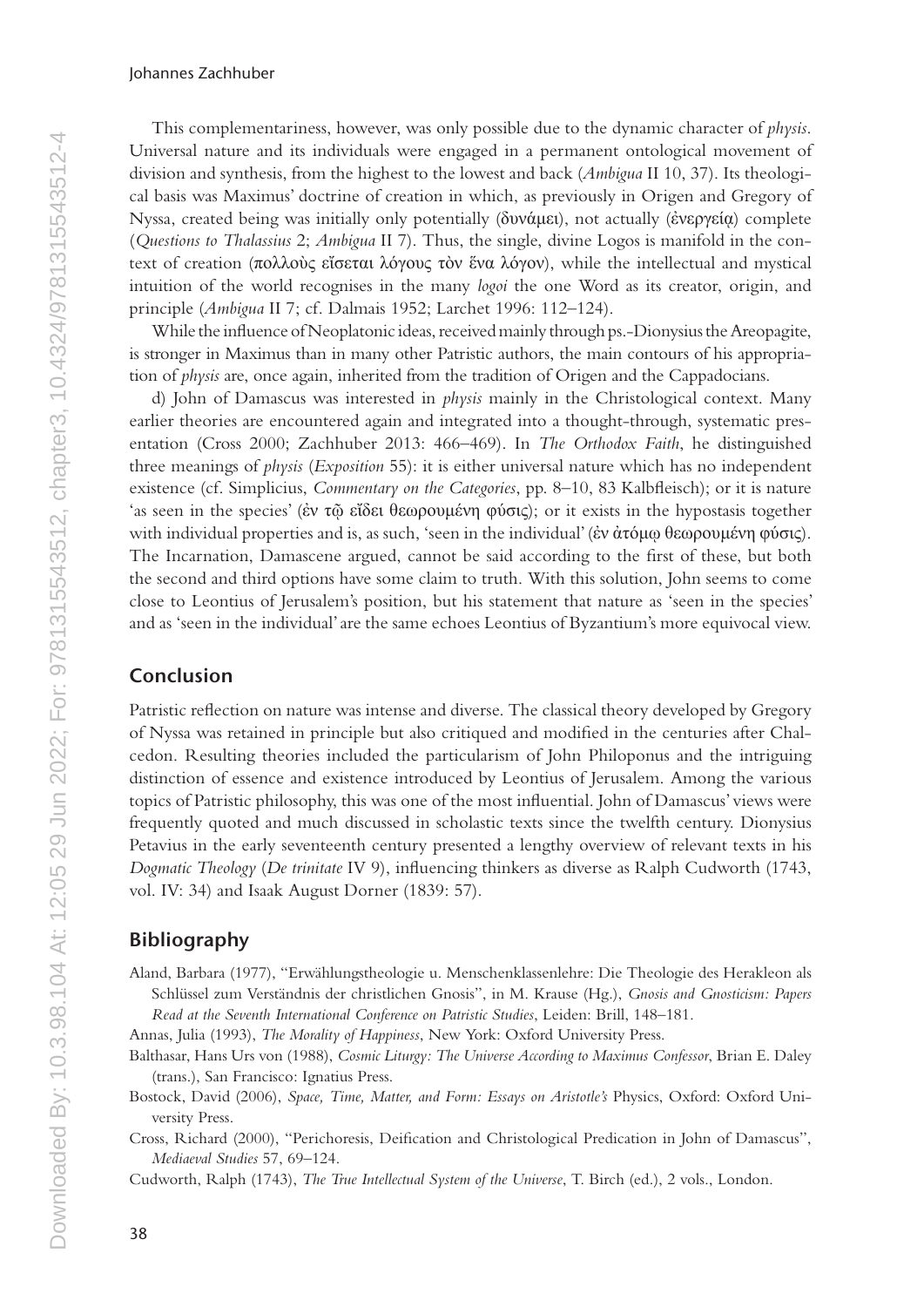- Curd, P. (1998), *The Legacy of Parmenides: Eleatic Monism and Later Presocratic Thought*, Princeton, NJ: Princeton University Press.
- Dalmais, I.-H. (1952), "La théorie des 'logoi' des créatures chez saint Maxime le Confesseur", *Revue des sciences philosophiques et théologiques* 36, 244–249.
- Dorner, Isaak August (1839), *Entwicklungsgeschichte der Lehre von der Person von den ältesten Zeiten bis auf die neueste dargestellt*, Stuttgart.

Ebied, R., L. Wickham and A. van Roey (1981), *Peter of Callinicum: Anti-Tritheist Dossier*, Louvain: Peeters.

- Erismann, Christophe (2008), "The Trinity, Universals, and Particular Substances: Philoponus and Roscelin", *Traditio* 53, 277–305.
- Graham, Daniel W. (2010), *The Texts of Early Greek Philosophy: The Complete Fragments and Selected Testimonies of the Major Presocratics*. Part I, Cambridge: Cambridge University Press.
- Grillmeier, Alois, Theresia Hainthaler et al. (1975), *Christ in Christian Tradition* (2 in 4 parts), J. Bowden, P. Allen and J. Cowte (trans.), 2 vols., London: Mowbray.
- Horsley, R. A. (1978), "The Law of Nature in Philo and Cicero", *Harvard Theological Review* 71, 35–59.
- Hübner, Reinhard Maria (1974), *Die Einheit des Leibes Christi: Untersuchungen zum Ursprung der 'physischen' Erlösungslehre*, Leiden: Brill.
- Köckert, Charlotte (2009), *Christliche Kosmologie u. kaiserzeitliche Philosophie: Die Auslegung des Schöpfungsberichtes bei Origenes, Basilius u. Gregor von Nyssa vor dem Hintergrund kaiserzeitlicher Timaeus-Interpretation*, Tübingen: Mohr Siebeck.
- Koester, Helmut (1973), "φύσις", in G. Kittel et al. (eds.), *Theologisches Wörterbuch zum Neuen Testament* IX, Stuttgart: Kohlhammer, 246–271.
- Krausmüller, Dirk (2006), "Divine Self-Invention. Leontius of Jerusalem's Reinterpretation of the Patristic Model of the Christian God", *Journal of Theological Studies* 57, 526–545.
- Lang, Uwe M. (2001a), *John Philoponus and the Controversies over Chalcedon in the sixth Century: A Study and Translation of the* Arbiter, Leuven: Peeters.
- Lang, Uwe M. (2001b), "Notes on John Philoponus and the Tritheist Controversy in the Sixth Century", *Oriens Christianus* 85, 23–40.
- Larchet, J.-C. (1996), *La divinisation de l'homme selon saint Maxime le Confesseur*, Paris: Cerf.
- Martens, John W. (2003), *One God, One Law: Philo of Alexandria on the Mosaic and the Greco-Roman Law*, Leiden: Brill.
- O'Meara, Dominic (1995), *Plotinus: An Introduction to the Enneads*, Oxford: Clarendon Press.
- Petavius, Dionysius/Denis Petau (1644–1650), *Dogmata theologica*, 4 vols., Paris.
- Richard, Marcel (1944), "Léonce de Jérusalem et Léonce de Byzance", *Mèlanges de science religieuse* 1, 35–88.
- Törönen, Melchisedec (2007), *Union and Distinction in the Thought of St. Maximus the Confessor*, Oxford: Oxford University Press.
- Tzamalikos, Panagiotes (2006), *Origen: Cosmology and Ontology of Time*, Leiden: Brill.
- Wiles, Maurice (1965), "ΟΜΟΟΥΣΙΟΣ ΗΜΙΝ", *Journal of Theologial Studies* 16, 545–561.
- Wolfson, Harry A. (1947), *Philo: Foundations of Religious Philosophy in Judaism, Christianity and Islam* (Structure and Growth of Philosophic Systems from Plato to Spinoza II), Cambridge, MA: Harvard University Press.
- Wucherpfennig, Ansgar (2002), *Heracleon Philologus: gnostische Johannesexeges im zweiten Jahrhundert*, Tübingen: Mohr Siebeck.
- Zachhuber, J. (1999), *Human Nature in Gregory of Nyssa: Philosophical Background and Theological Significance*, Leiden: Brill.
- Zachhuber, J. (2005a), "Once Again: Gregory of Nyssa on Universals", *Journal of Theological Studies* 56, 75–98.
- Zachhuber, J. (2005b), "Das Universalienproblem in der griechischen Patristik u. im frühen Mittelalter. Vorläufige Überlegungen zu einer wenig erforschten Transformation des ersten Millenniums", *Millennium* 2, 137–174.
- Zachhuber, J. (2010), "Physis", in L. F. Mateo-Seco and G. Maspero (eds.), *The Brill Dictionary of Gregory of Nyssa*, Leiden: Brill, 615–620.